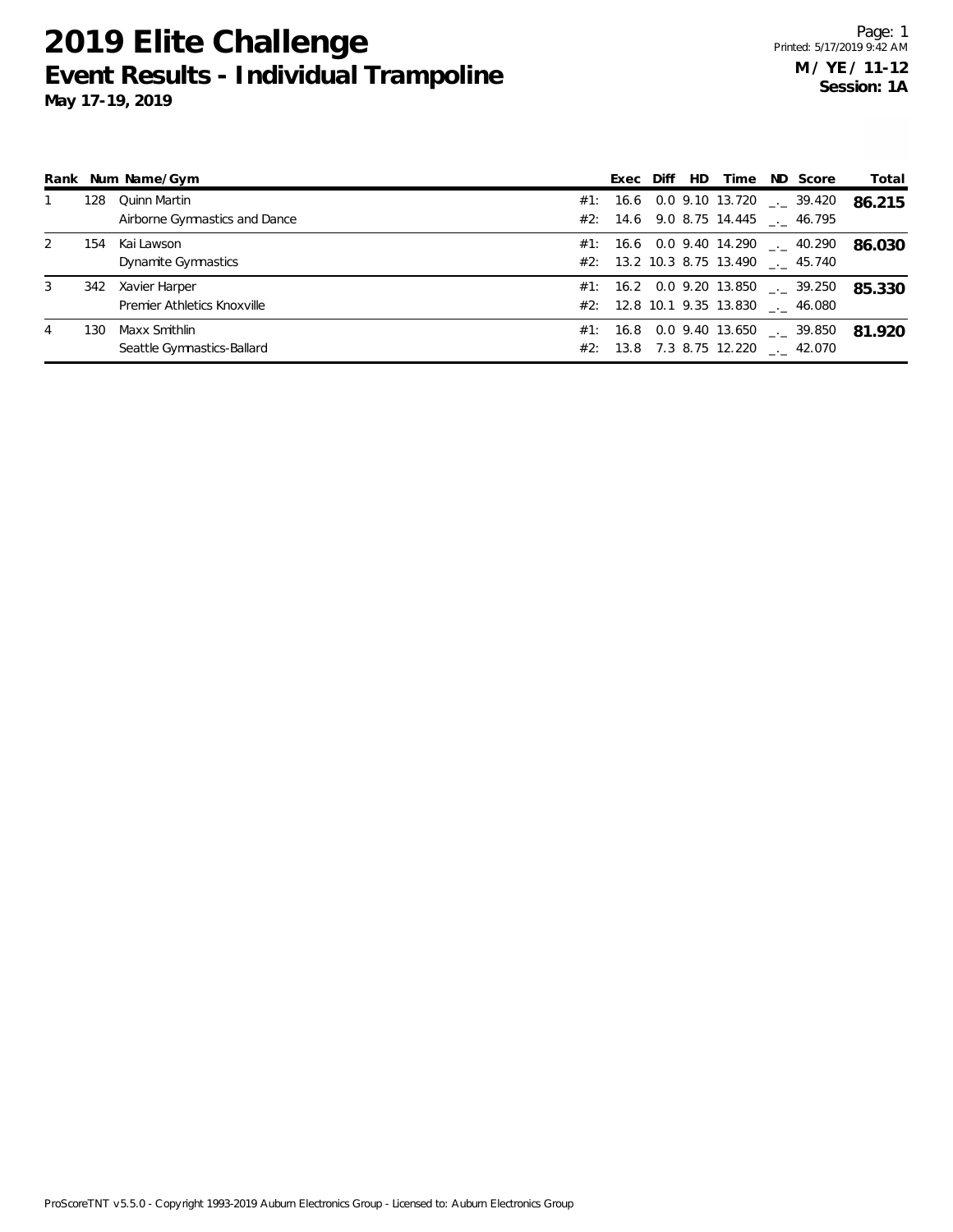|     |                                      |                          |  | HD.              | Time | ND Score | Total                                                                                                                                                                                                                                                                                                                                                                                             |
|-----|--------------------------------------|--------------------------|--|------------------|------|----------|---------------------------------------------------------------------------------------------------------------------------------------------------------------------------------------------------------------------------------------------------------------------------------------------------------------------------------------------------------------------------------------------------|
| 268 | Betsy Nash                           |                          |  |                  |      |          | 90.315                                                                                                                                                                                                                                                                                                                                                                                            |
|     | Merino Trampoline Gymnastics Academy |                          |  |                  |      |          |                                                                                                                                                                                                                                                                                                                                                                                                   |
| 265 | Ava DeHanes                          |                          |  |                  |      |          | 89.953                                                                                                                                                                                                                                                                                                                                                                                            |
|     | Elite Trampoline Academy             |                          |  |                  |      |          |                                                                                                                                                                                                                                                                                                                                                                                                   |
| 266 | Leah Edelman                         |                          |  |                  |      |          | 88.325                                                                                                                                                                                                                                                                                                                                                                                            |
|     | Elite Trampoline Academy             |                          |  |                  |      |          |                                                                                                                                                                                                                                                                                                                                                                                                   |
|     | Skye Hawk                            |                          |  |                  |      |          | 86.805                                                                                                                                                                                                                                                                                                                                                                                            |
|     | Eagle Gymnastics Academy             |                          |  |                  |      |          |                                                                                                                                                                                                                                                                                                                                                                                                   |
| 126 | Samantha Breckenridge                |                          |  |                  |      |          | 62.615                                                                                                                                                                                                                                                                                                                                                                                            |
|     | Kris Power Tumbling                  | #2:                      |  |                  |      |          |                                                                                                                                                                                                                                                                                                                                                                                                   |
|     |                                      | Rank Num Name/Gym<br>303 |  | Exec Diff<br>7.8 |      |          | $#1$ : 24.1 0.0 9.50 12.875 __ 46.475<br>#2: 13.2 9.1 9.15 12.390 . 43.840<br>#1: 17.6 0.0 9.45 14.363 $\leq$ 41.413<br>#2: 15.4 10.4 9.20 13.540 . 48.540<br>#1: 16.6 0.0 9.65 14.340 $\ldots$ 40.590<br>#2: 15.0 9.8 8.95 13.985 . 47.735<br>$\#1$ : 17.6 0.0 9.50 13.425 __ 40.525<br>#2: 15.4 8.5 9.25 13.130 . 46.280<br>#1: 16.0 0.0 9.55 13.095 $\qquad$ 38.645<br>4.4 4.80 6.970 . 23.970 |

ProScoreTNT v5.5.0 - Copyright 1993-2019 Auburn Electronics Group - Licensed to: Auburn Electronics Group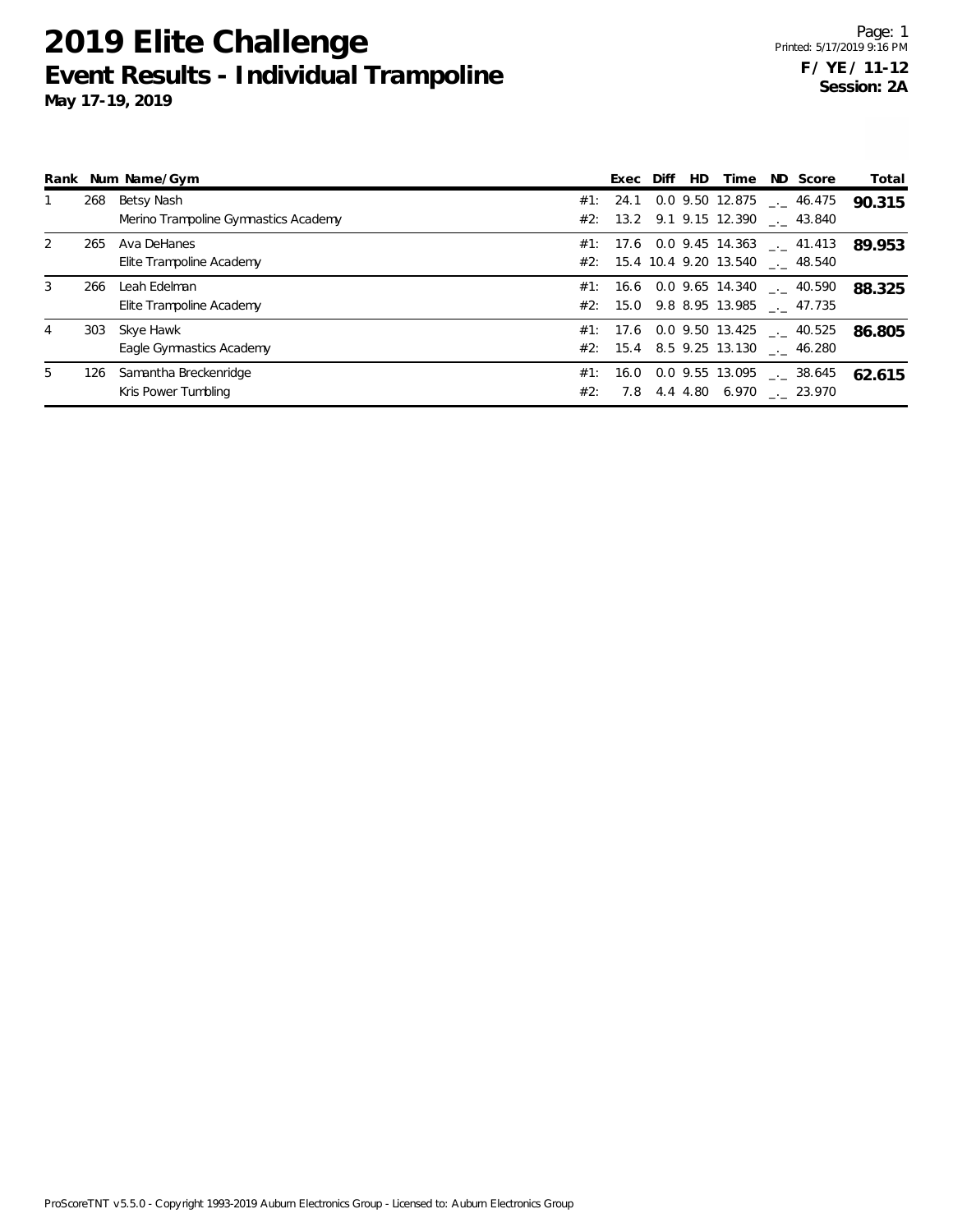|    |     | Rank Num Name/Gym                                       |            | Exec Diff | HD |                       | Time ND Score                                                           | Total  |
|----|-----|---------------------------------------------------------|------------|-----------|----|-----------------------|-------------------------------------------------------------------------|--------|
|    | 161 | Ryan Maccagnan<br><b>Stars Gymnastics</b>               | #1:<br>#2: |           |    | 14.2 14.0 8.95 15.735 | 17.6 0.0 9.45 17.545 __ 44.595<br>$\overline{\phantom{0}}$ . 52.885     | 97.480 |
| 2  | 159 | <b>Braxton Higgins</b><br>Skywalkers                    | #1:<br>#2: |           |    |                       | 17.4 0.0 9.75 15.280 42.430<br>14.8 11.7 9.05 15.130 __ 50.680          | 93.110 |
| 3  | 195 | Gavin Britton<br>Premier Gymnastics                     | #1:<br>#2: |           |    |                       | 17.4 0.0 9.60 14.515 __ 41.515<br>15.0 10.4 9.50 14.385 __ 49.285       | 90.800 |
| 4  | 270 | Rowan Deakin<br>World Elite                             | #1:<br>#2: |           |    |                       | 16.6 0.0 9.00 14.820 . 40.420<br>$16.2$ 9.7 9.05 14.705 $-$ 49.655      | 90.075 |
| 5  | 400 | Reilly Lichtman<br>Garden State Trampoline Academy      | #1:<br>#2: | 17.0      |    |                       | $0.0$ 9.25 15.020 $\ldots$ 41.270<br>15.2 9.9 9.15 14.540 . 48.790      | 90.060 |
| 6  | 402 | <b>Matthew Tocci</b><br>Garden State Trampoline Academy | #1:<br>#2: |           |    |                       | 17.2 0.0 9.65 14.946 . 41.796<br>13.2 11.4 8.80 14.140 $_{\sim}$ 47.540 | 89.336 |
| 7  | 134 | Zachary Halter<br>Seattle Gymnastics-Ballard            | #1:<br>#2: |           |    |                       | 16.8 0.0 9.85 14.415 . 41.065<br>14.6 10.5 8.60 13.845 __ 47.545        | 88.610 |
| 8  | 311 | Van Larson<br>Air Sports                                | #1:<br>#2: |           |    |                       | 15.8 0.0 9.50 15.010 __ 40.310<br>14.2 10.6 8.80 13.930 __ 47.530       | 87.840 |
| 9  | 133 | Cristian Aquirre<br><b>Integrity Athletics</b>          | #1:<br>#2: |           |    |                       | 15.2 0.0 8.85 15.135 __ 39.185<br>14.0 9.7 9.20 15.205 - 48.105         | 87.290 |
| 10 | 132 | Ben Adams<br>Sonshine Gymnastics                        | #1:<br>#2: | 13.0      |    |                       | $16.0$ 0.0 9.65 14.100 $\ldots$ 39.750<br>9.9 9.45 13.790 $-$ 46.140    | 85.890 |
| 11 | 269 | Luke Davis<br><b>Central Illinois Athletics</b>         | #1:<br>#2: | 15.2      |    |                       | $0.0$ 9.20 14.635 $\_\_$ 39.035<br>13.6 9.8 9.10 14.195 __ 46.695       | 85.730 |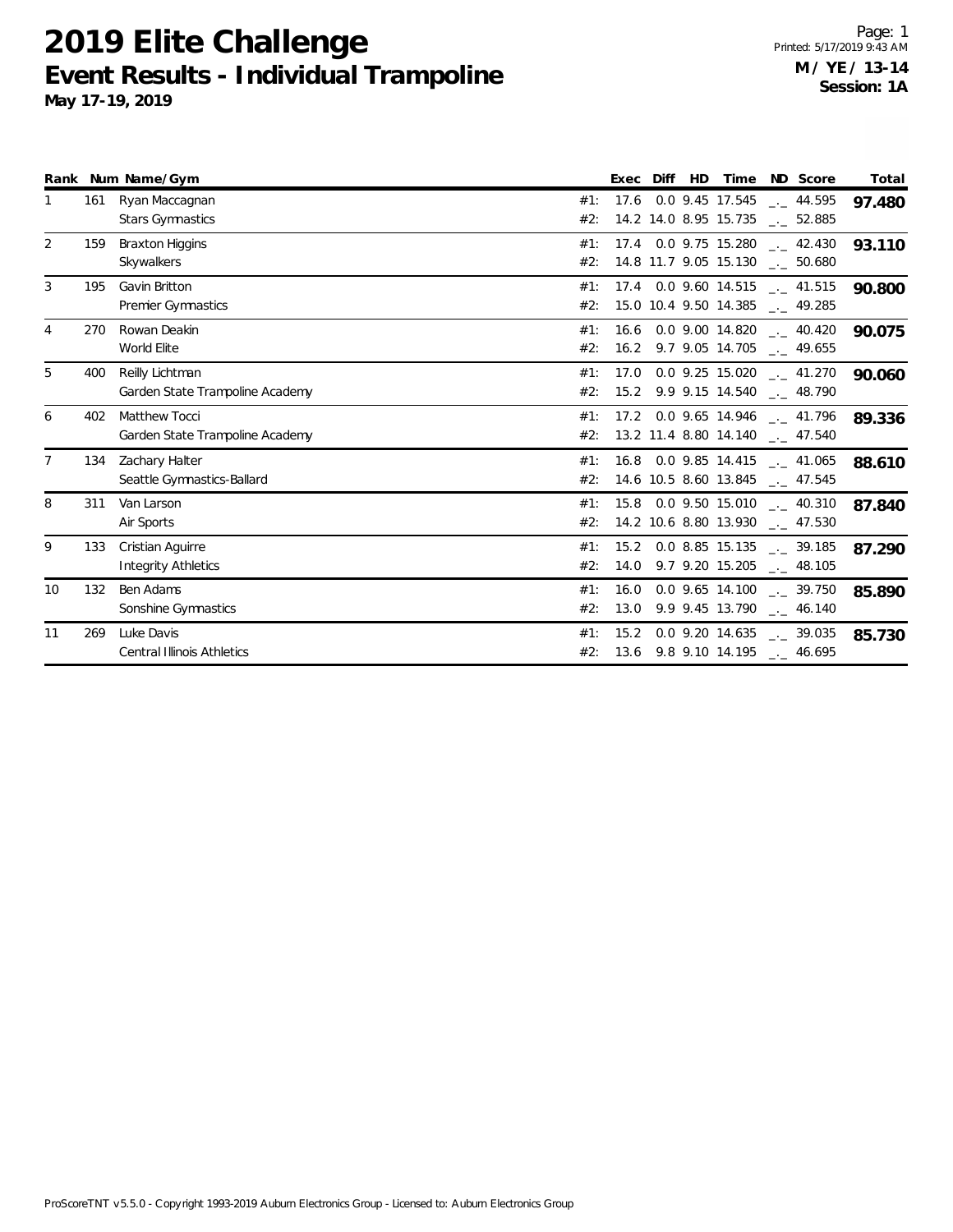|    |     | Rank Num Name/Gym                                |            | Exec | Diff | HD | Time                                                              | ND Score             | Total  |
|----|-----|--------------------------------------------------|------------|------|------|----|-------------------------------------------------------------------|----------------------|--------|
| 1  | 277 | Logan McCoy                                      | #1:        | 17.0 |      |    | 0.0 9.50 15.465                                                   | $-2$ 41.965          | 92.005 |
|    |     | Elite Trampoline Academy                         | #2:        |      |      |    | 15.8 11.3 8.75 14.190                                             | $-2$ 50.040          |        |
| 2  | 272 | Leah Garafalo                                    | #1:        | 17.4 |      |    | 0.0 9.65 14.700                                                   | $\frac{1}{2}$ 41.750 | 91.965 |
|    |     | Garden State Trampoline Academy                  | #2:        |      |      |    | 16.0 10.6 9.65 13.965                                             | $\frac{1}{2}$ 50.215 |        |
| 3  | 399 | Ava Hernando                                     | #1:        | 17.5 |      |    | 0.0 9.00 15.535                                                   | $\frac{1}{2}$ 42.035 | 91.650 |
|    |     | Elite Trampoline Academy                         | #2:        | 16.2 |      |    | 9.4 9.10 14.915 $\qquad$ 49.615                                   |                      |        |
| 4  | 160 | Rayleigh Huette                                  | #1:        | 17.6 |      |    | 0.0 9.50 15.200                                                   | $\frac{1}{2}$ 42.300 |        |
|    |     | K and L Tumbletown                               | #2:        | 15.4 |      |    | 9.7 9.10 14.450 $- 48.650$                                        |                      | 90.950 |
|    |     |                                                  |            |      |      |    |                                                                   |                      |        |
| 5  | 135 | Ksenia Karpushkina                               | #1:        | 17.8 |      |    | 0.0 9.65 15.020 -0.2 42.270                                       |                      | 90.790 |
|    |     | Gymnastics Du Sol                                | #2:        |      |      |    | 14.6 11.0 8.70 14.220                                             | $\sim$ 48.520        |        |
| 6  | 271 | Rachael DeSimone                                 | #1:        | 17.4 |      |    | 0.0 9.50 15.505                                                   | $\frac{1}{2}$ 42.405 | 90.780 |
|    |     | Garden State Trampoline Academy                  | #2:        | 15.2 |      |    | 9.2 9.25 14.725 $\qquad$ 48.375                                   |                      |        |
| 7  | 309 | Alexis Gustavson                                 | #1:        | 16.6 |      |    | $0.0$ 9.30 16.065 $_{\leftarrow}$ 41.965                          |                      | 90.710 |
|    |     | Powerhouse TNT Gymnastics                        | #2:        |      |      |    | 14.0 10.4 9.15 15.195 $\text{\_}2$ 48.745                         |                      |        |
| 8  | 276 | Ava Huss                                         | #1:        | 17.2 |      |    | 0.0 9.45 15.005                                                   | $\sim$ 41.655        | 89.205 |
|    |     | Air Sports                                       | #2:        | 14.8 |      |    | 9.4 9.15 14.200                                                   | $\frac{1}{2}$ 47.550 |        |
| 9  | 306 | Rosalie Thongphay                                | #1:        | 17.0 |      |    | 0.0 9.50 14.240                                                   | $-2$ 40.740          | 88.355 |
|    |     | Scottsdale Gymnastics                            | #2:        | 14.8 |      |    | 9.7 9.15 13.965                                                   | $\frac{1}{2}$ 47.615 |        |
|    |     |                                                  |            |      |      |    |                                                                   |                      |        |
| 10 | 278 | Clara McNew<br><b>Central Illinois Athletics</b> | #1:        | 16.0 |      |    | 0.0 9.20 14.580<br>9.5 9.30 14.895                                | $-2$ 39.780          | 88.275 |
|    |     |                                                  | #2:        | 14.8 |      |    |                                                                   | $\frac{1}{2}$ 48.495 |        |
| 11 | 398 | Tanna Andersen                                   | #1:        | 18.0 |      |    | 0.0 9.60 13.980                                                   | $_{\rm --}$ 41.580   | 88.045 |
|    |     | Wasatch T&T                                      | #2:        |      |      |    | 14.0 10.6 8.95 12.915 $\qquad \qquad -2$ 46.465                   |                      |        |
| 12 | 308 | Rylee Chapman                                    | #1:        | 16.4 |      |    | 0.0 9.10 14.030                                                   | $-2$ 39.530          | 87.290 |
|    |     | 3T1                                              | #2:        |      |      |    | 14.6 10.5 9.20 13.460                                             | $-2$ 47.760          |        |
| 13 | 343 | Zuzu Smith                                       | #1:        | 16.6 |      |    | 0.0 9.60 13.640                                                   | $-2$ 39.840          | 86.955 |
|    |     | Twiststars Tumbling & Trampoline                 | #2:        | 15.2 |      |    | 8.9 9.50 13.515                                                   | $\sim$ 47.115        |        |
| 14 | 313 | Lotta Mozes                                      | #1:        | 16.0 |      |    | 0.0 9.00 14.980                                                   | $\frac{1}{2}$ 39.980 | 86.818 |
|    |     | Air Sports                                       | #2:        |      |      |    | 14.0 10.4 8.80 13.638                                             | $-2$ 46.838          |        |
| 15 | 401 | Vivi Schanely                                    | #1:        | 17.6 |      |    | 0.0 8.90 14.395                                                   | $\frac{1}{2}$ 40.895 |        |
|    |     | Garden State Trampoline Academy                  | #2:        |      |      |    | 15.2 7.4 9.20 13.595 __ 45.395                                    |                      | 86.290 |
|    |     |                                                  |            |      |      |    |                                                                   |                      |        |
| 16 | 304 | Sahanna Doherty                                  | #1:<br>#2: |      |      |    | 15.2 0.0 9.55 13.440 $\frac{1}{2}$ 38.190<br>15.0 9.8 9.10 13.410 |                      | 85.500 |
|    |     | Fox Valley T & T                                 |            |      |      |    |                                                                   | $-2$ 47.310          |        |
| 17 | 274 | Aamirah Hayes                                    | #1:        | 16.2 |      |    | 0.0 9.25 14.505                                                   | $\frac{1}{2}$ 39.955 | 85.405 |
|    |     | Merino Trampoline Gymnastics Academy             | #2:        |      |      |    | 12.2 10.7 9.20 13.350                                             | $\frac{1}{2}$ 45.450 |        |
| 18 | 158 | Madison Zander                                   | #1:        | 16.6 |      |    | 0.0 9.35 14.630                                                   | $-1$ 40.580          | 83.975 |
|    |     | Let It Shine Gymnastics                          | #2:        | 14.2 |      |    | 7.9 8.30 12.995                                                   | $\frac{1}{2}$ 43.395 |        |
| 19 | 162 | Holly Richardson                                 | #1:        | 14.8 |      |    | 0.0 9.70 13.695                                                   | $\frac{1}{2}$ 38.195 | 83.500 |
|    |     | Airborne Gymnastics and Dance                    | #2:        | 13.2 |      |    | 9.2 9.35 13.555                                                   | $\frac{1}{2}$ 45.305 |        |
| 20 | 275 | Ella Henshaw                                     | #1:        | 16.2 |      |    | 0.0 9.40 13.810                                                   | $-2$ 39.410          | 83.450 |
|    |     | Merino Trampoline Gymnastics Academy             | #2:        | 12.6 |      |    | 9.2 9.35 12.890                                                   | $\frac{1}{2}$ 44.040 |        |
| 21 | 310 | <b>Emily Landers</b>                             | #1:        | 16.0 |      |    | 0.0 9.70 13.230                                                   | $-2$ 38.930          |        |
|    |     | Top Star Training Center                         | #2:        | 13.2 |      |    | 8.9 9.45 12.900                                                   | $\frac{1}{2}$ 44.450 | 83.380 |
|    |     |                                                  |            |      |      |    |                                                                   |                      |        |
| 22 | 155 | Reese Nichols                                    | #1:        | 16.0 |      |    | $0.0$ 9.35 13.425                                                 | $\frac{1}{2}$ 38.775 | 82.530 |
|    |     | Kris Power Tumbling                              | #2:        | 12.4 |      |    | 9.4 8.80 13.155                                                   | $\frac{1}{2}$ 43.755 |        |
| 23 | 279 | Skylar Reale                                     | #1:        | 16.6 |      |    | 0.0 9.70 14.605                                                   | $-2$ 40.905          | 77.745 |
|    |     | Indigo Gymnastics Center                         | #2:        | 11.6 |      |    | 7.9 6.45 10.890                                                   | $-2$ 36.840          |        |

ProScoreTNT v5.5.0 - Copyright 1993-2019 Auburn Electronics Group - Licensed to: Auburn Electronics Group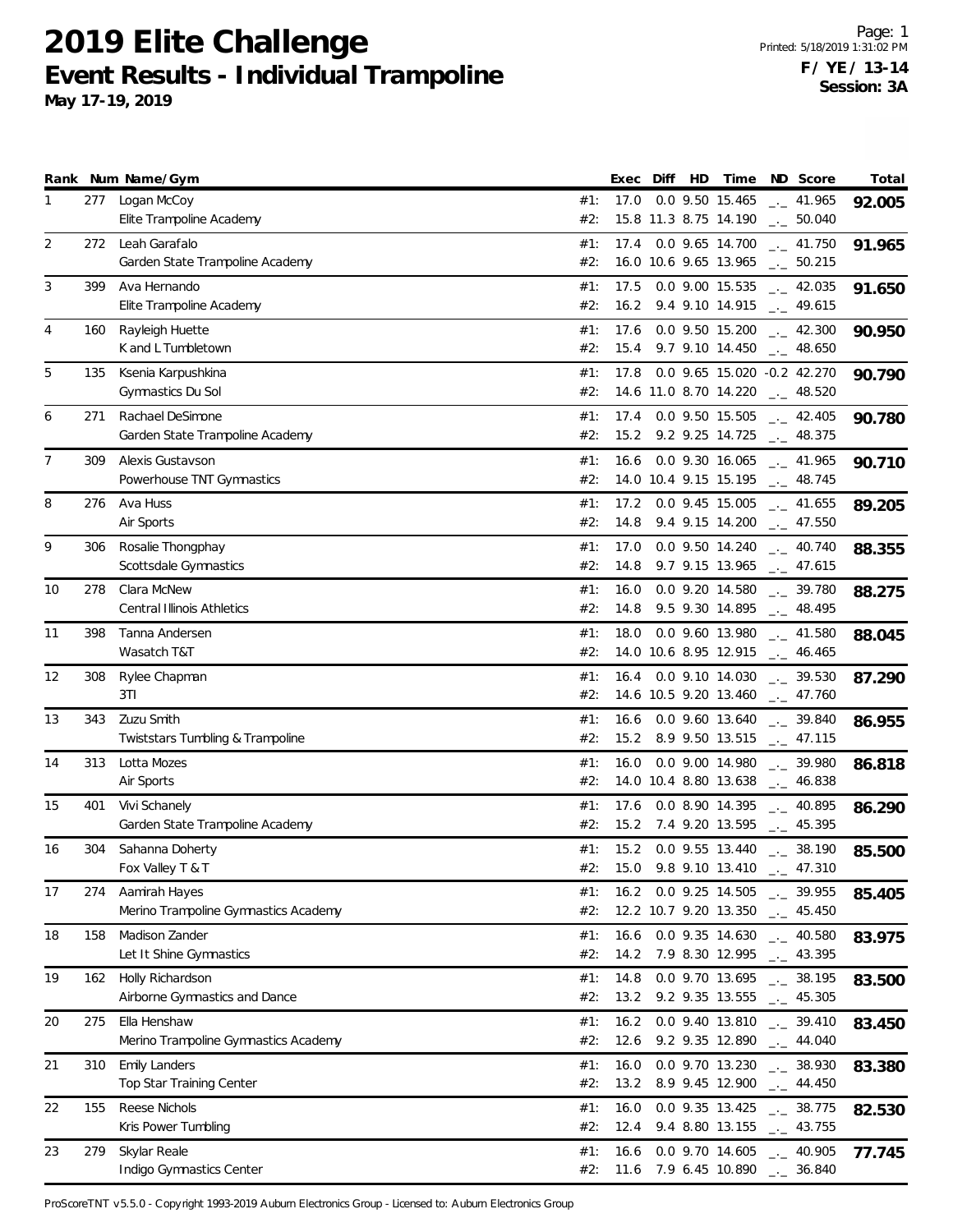|    |     | Rank Num Name/Gym      |  |  | Exec Diff HD Time ND Score             |                                 | Total                                           |
|----|-----|------------------------|--|--|----------------------------------------|---------------------------------|-------------------------------------------------|
| 24 | 314 | Morgan VanDyck         |  |  |                                        |                                 | #1: 14.2 0.0 9.05 13.560 -2.0 34.810 77.475     |
|    |     | Fox Valley T & T       |  |  | #2: 12.4 7.6 8.85 13.815 $\leq$ 42.665 |                                 |                                                 |
| 25 | 273 | Natalie Goulart        |  |  |                                        |                                 | $#1:$ 14.6 0.0 9.30 12.350 $\_\_$ 36.250 77 305 |
|    |     | Vargas Academy         |  |  | #2: 12.0 8.1 8.70 12.255 . 41.055      |                                 |                                                 |
| 26 | 196 | Lynlee Taylor          |  |  |                                        |                                 | #1: 17.8 0.0 9.50 15.085 $\leq$ 42.385 62.045   |
|    |     | <b>Twist and Shout</b> |  |  |                                        | #2: 5.4 5.0 3.50 5.760 . 19.660 |                                                 |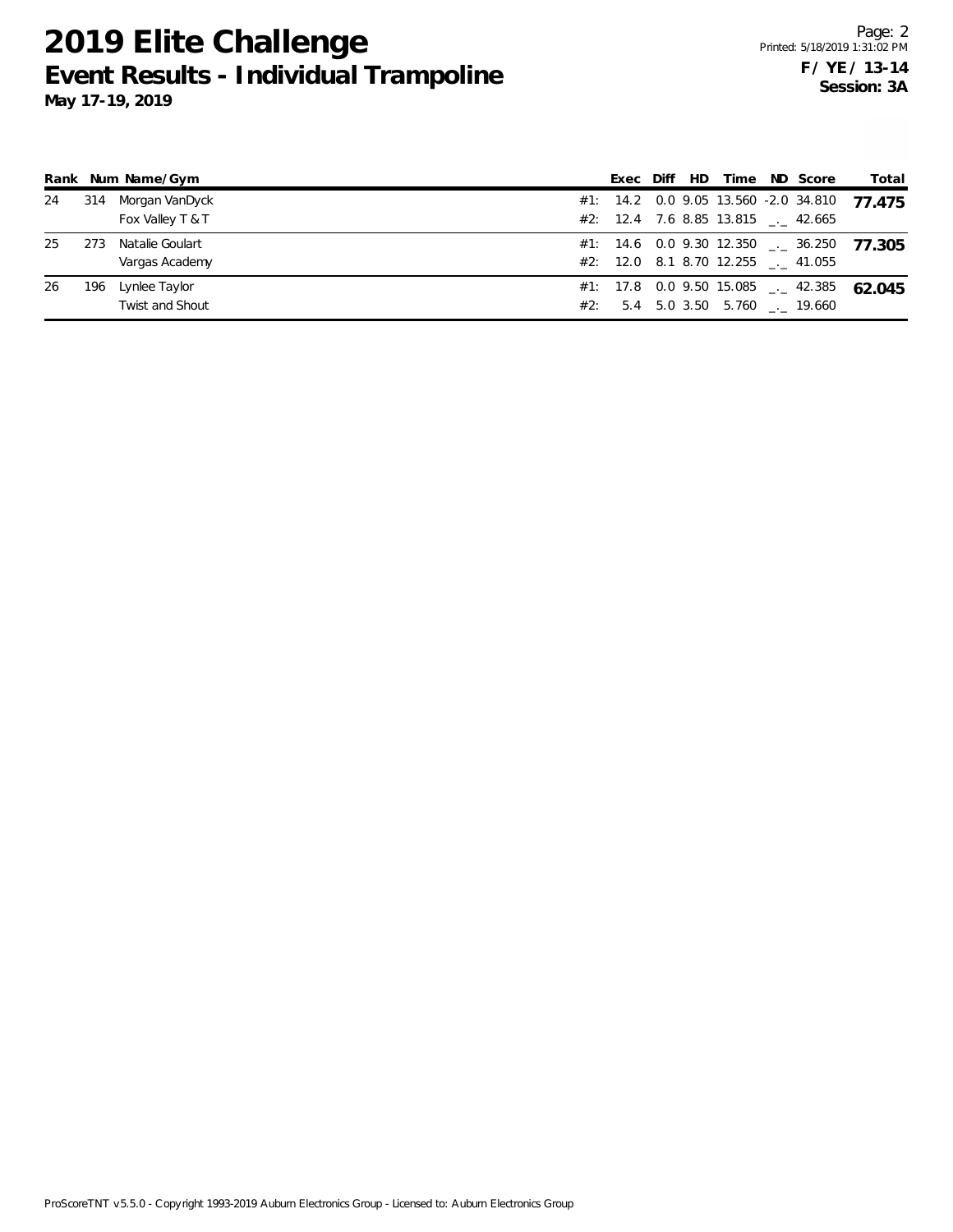|   |     | Rank Num Name/Gym                                  |            | Exec | Diff         | <b>HD</b>     | Time  | ND Score                                                      | Total  |
|---|-----|----------------------------------------------------|------------|------|--------------|---------------|-------|---------------------------------------------------------------|--------|
|   | 377 | Vincent Pedulla<br>Garden State Trampoline Academy | #1:<br>#2: | 16.6 |              |               |       | 2.1 8.65 16.530 $-$ 43.880<br>13.4 10.3 8.45 15.665 __ 47.815 | 91.695 |
|   |     |                                                    |            |      |              |               |       |                                                               |        |
| 2 | 406 | Jack Yerxa                                         | #1:        |      |              |               |       | 15.2 2.7 9.45 15.195 __ 42.545                                | 88.220 |
|   |     | Gleasons Gymnastics Maple Goves                    | #2:        |      |              |               |       | 12.6 10.3 8.65 14.125 __ 45.675                               |        |
| 3 | 323 | Benjamin Butler                                    | #1:        | 14.8 |              |               |       | 2.7 9.10 14.790 -2.0 39.390                                   | 69.205 |
|   |     | Premier Athletics Knoxville                        | #2:        | 9.0  |              | 6.7 5.55      |       | $8.565$ $_{\leftarrow}$ 29.815                                |        |
| 4 | 139 | Smith Light                                        | #1:        | 14.4 |              |               |       | 2.6 8.90 14.595 -2.0 38.495                                   | 67.090 |
|   |     | <b>Integrity Athletics</b>                         | #2:        |      | 7.4 6.8 5.45 |               |       | 8.945 $\_\cdot$ 28.595                                        |        |
| 5 | 284 | Dylan McGuire                                      | #1:        |      |              |               |       | $16.6$ 2.5 9.25 15.545 $\ldots$ 43.895                        | 58.555 |
|   |     | Trevino's Gymnastics                               | #2:        |      |              |               |       | 3.8 3.8 2.60 4.460 . 14.660                                   |        |
| 6 | 188 | Tenma Ide                                          | #1:        |      |              |               |       | $16.4$ 2.3 9.05 16.620 $\text{---}$ 44.370                    | 50.080 |
|   |     | Airborne Gymnastics and Dance                      | #2:        | 1.4  |              | 1.8 0.90      |       | $1.610$ $_{\leftarrow}$ 5.710                                 |        |
|   | 373 | Max Boehmer                                        | #1:        | 15.2 |              |               |       | 2.2 9.25 15.425 $\ldots$ 42.075                               | 47.390 |
|   |     | St. Louis Elite Trampoline and Tumbling            | #2:        |      | 1.4 1.5 0.90 |               |       | $1.515$ $_{\_}$ 5.315                                         |        |
| 8 | 143 | Randy Holmes                                       | #1:        | 0.0  |              | $0.0 \, 0.00$ | 0.000 | 0.000<br>$\Delta\Delta\Delta\Delta$                           | 0.000  |
|   |     | <b>Gymnastics Central</b>                          | #2:        |      |              |               |       |                                                               |        |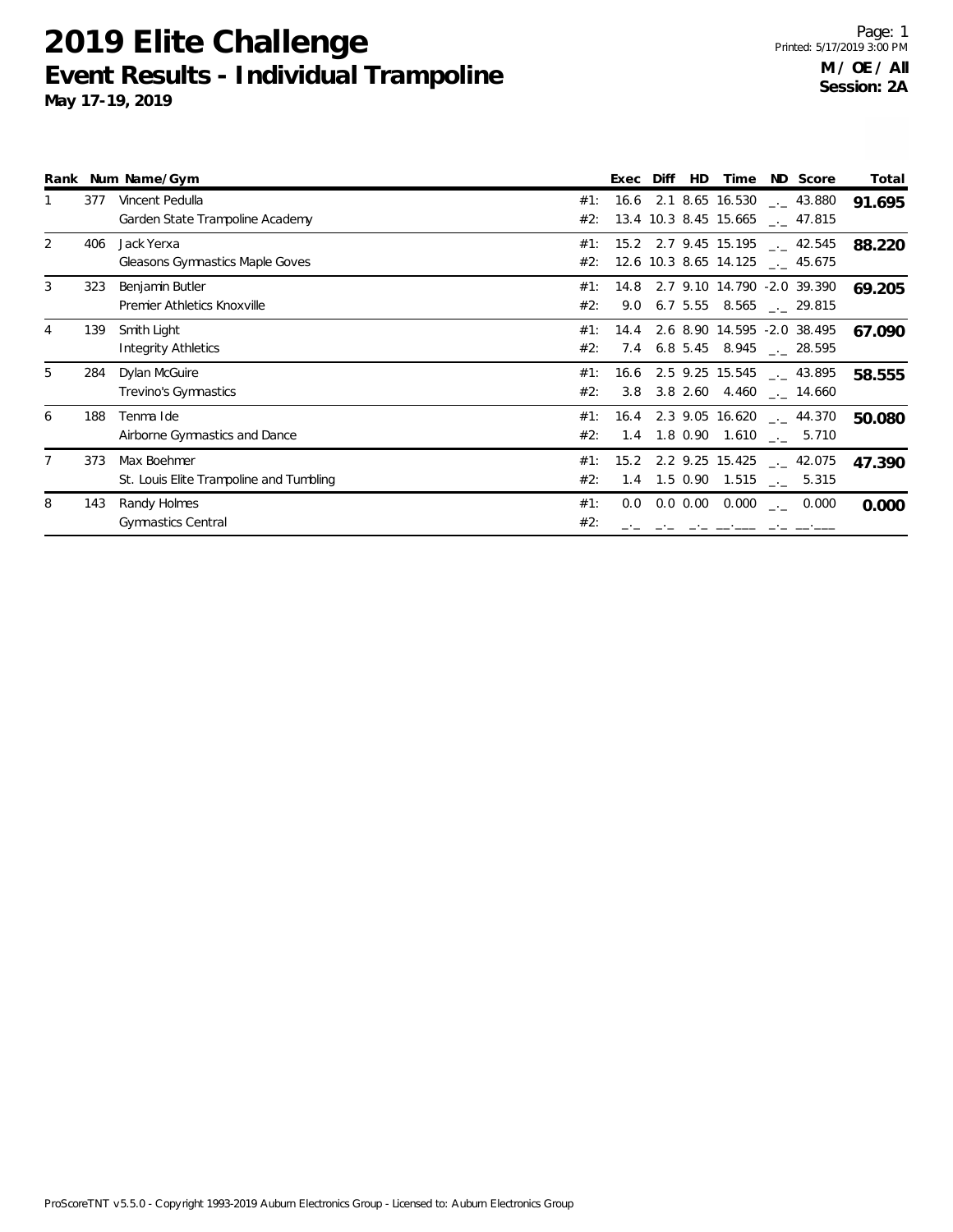**2019 Elite Challenge**

#2: 2.6 2.3 1.80 2.652 \_\_ 9.352

|    |     | Rank Num Name/Gym           |     | Exec Diff | HD | Time | ND Score                                 | Total  |
|----|-----|-----------------------------|-----|-----------|----|------|------------------------------------------|--------|
| 1  | 263 | Erin Dirr                   | #1: |           |    |      | 16.2 2.1 9.40 15.630 -0.2 43.130         | 91.645 |
|    |     | <b>MJM Studios</b>          |     |           |    |      | #2: 14.6 9.8 9.45 14.665 $\_\_$ 48.515   |        |
| 2  | 264 | Kimberly Tipton             |     |           |    |      | #1: 15.6 2.2 9.00 15.490 $\ldots$ 42.290 | 89.405 |
|    |     | Victoria Gymagic Inc.       |     |           |    |      | #2: $14.8$ 8.2 9.05 15.065 __ 47.115     |        |
| 3  | 187 | Rachel Godfrey              |     |           |    |      | $\#1$ : 14.0 2.5 9.20 14.570 __ 40.270   | 88.125 |
|    |     | <b>Premier Gymnastics</b>   |     |           |    |      | #2: 14.4 9.7 9.30 14.455 $\_\_$ 47.855   |        |
| 4  | 289 | Ellie Clater                |     |           |    |      | $\#1$ : 14.4 0.8 8.25 13.695 __ 37.145   | 85.745 |
|    |     | World Elite                 |     |           |    |      | #2: 14.2 11.0 8.80 14.600 . 48.600       |        |
| 5. | 375 | Tonia Helmboldt             |     |           |    |      | #1: 13.4 1.3 7.85 16.200  38.750         | 58.065 |
|    |     | Premier Athletics Knoxville | #2: |           |    |      | 6.0 3.9 3.40 6.015 . 19.315              |        |
| 6  |     | 376 SyAnn Hughes            |     |           |    |      | #1: 14.4 1.4 9.40 12.645 $\leq$ 37.845   | 47.197 |

**Event Results - Individual Trampoline May 17-19, 2019**

Merino Trampoline Gymnastics Academy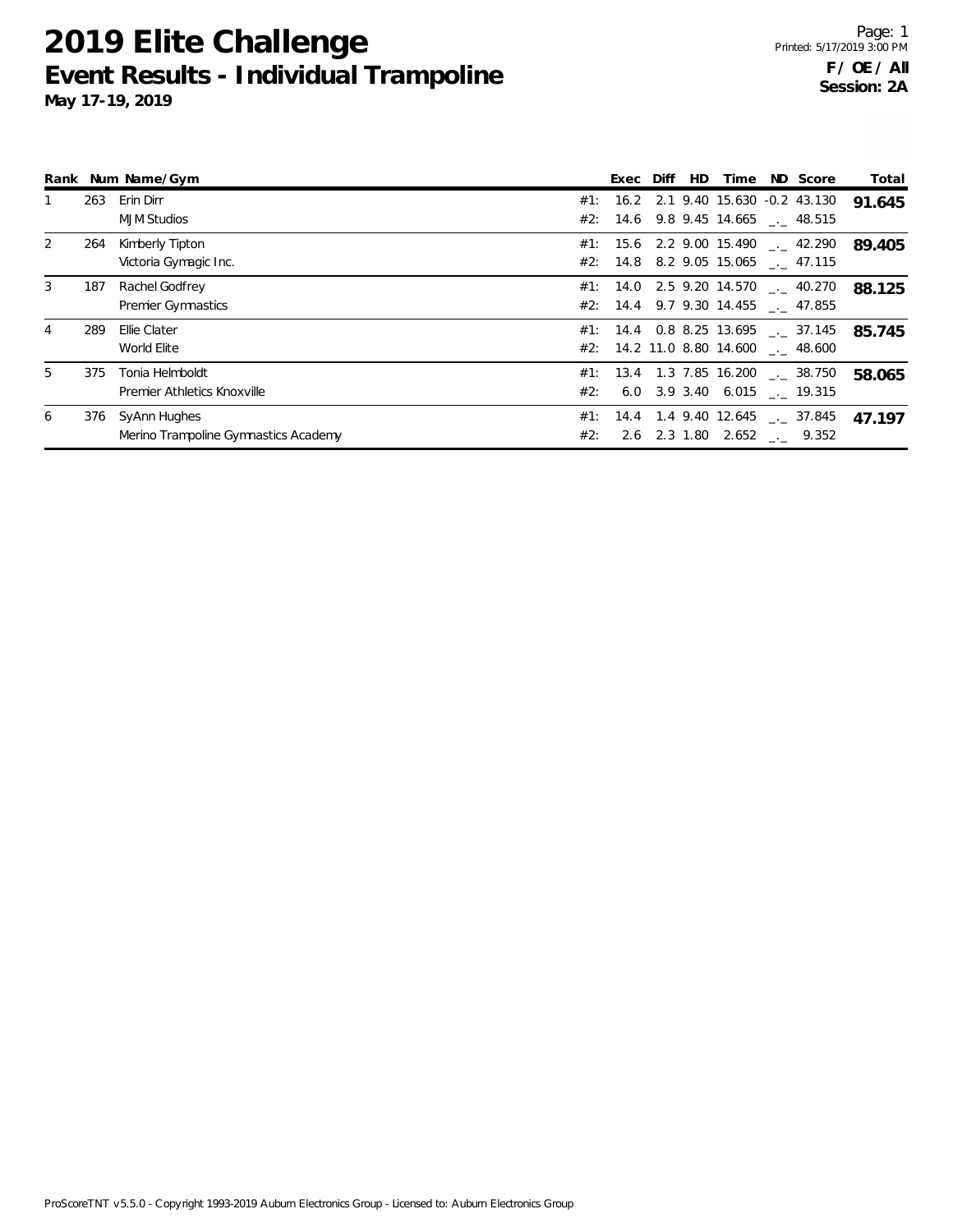**May 17-19, 2019**

| Rank           |     | Num Name/Gym                                             |            | Exec         | Diff | HD                       | Time                                             | ND Score                                     | Total  |
|----------------|-----|----------------------------------------------------------|------------|--------------|------|--------------------------|--------------------------------------------------|----------------------------------------------|--------|
| 1              | 210 | Zachary Ramacci<br>Twiststars Tumbling & Trampoline      | #1:<br>#2: | 17.8         |      |                          | 0.0 9.70 17.040<br>14.0 15.0 9.00 15.685         | $- - 44.540$<br>$\frac{1}{2}$ 53.685         | 98.225 |
| 2              | 202 | Changa Anderson<br><b>Silver Stars Gymnastics</b>        | #1:<br>#2: | 17.8         |      |                          | 0.0 9.85 16.040<br>15.2 13.1 8.95 15.410         | $\frac{1}{2}$ 43.690<br>$\frac{1}{2}$ 52.660 | 96.350 |
| 3              | 215 | Jace Williams<br>North Valley Gymnastics                 | #1:<br>#2: | 18.4         |      |                          | 0.0 9.80 15.560<br>14.6 13.7 9.00 15.220         | $-2$ 43.760<br>$\frac{1}{2}$ 52.520          | 96.280 |
| 4              | 351 | Keenan Howell<br>World Elite                             | #1:<br>#2: |              |      |                          | 17.4 0.0 9.45 17.395<br>11.6 13.1 9.10 16.165    | $\frac{1}{2}$ 44.245<br>$-1$ 49.965          | 94.210 |
| 5              | 101 | Raf Bryant<br><b>Integrity Athletics</b>                 | #1:<br>#2: |              |      |                          | 17.2  0.0  9.70  16.060<br>14.8 12.0 8.50 15.535 | $-2.960$<br>$\_$ 50.835                      | 93.795 |
| 6              | 206 | Garrett George<br>Merino Trampoline Gymnastics Academy   | #1:<br>#2: | 17.8         |      |                          | 0.0 9.30 14.965<br>14.0 12.5 8.55 13.795         | $\frac{1}{2}$ 42.065<br>$\frac{1}{2}$ 48.845 | 90.910 |
| $\overline{7}$ | 232 | Andrew Lamb<br>World Elite                               | #1:<br>#2: | 16.8         |      |                          | 0.0 9.20 15.080<br>14.8 11.2 8.65 14.755         | $\frac{1}{2}$ 41.080<br>$\frac{1}{2}$ 49.405 | 90.485 |
| 8              | 222 | Beau Beltran<br>World Champions Centre                   | #1:<br>#2: | 16.8         |      |                          | 0.0 9.35 15.565<br>12.8 11.3 9.20 14.950         | $\frac{1}{2}$ 41.715<br>$\frac{1}{2}$ 48.250 | 89.965 |
| 9              |     | 112 AJ Noble<br><b>Champions Westlake</b>                | #1:<br>#2: | 14.6         |      |                          | 0.0 9.25 16.190<br>13.8 10.1 8.95 15.670         | $\frac{1}{2}$ 40.040<br>$\sim$ 48.520        | 88.560 |
| 10             | 405 | Rory O'Neil<br><b>Gleasons Gymnastics Maple Goves</b>    | #1:<br>#2: |              |      |                          | 16.2 0.0 9.85 14.075<br>13.0 10.9 9.30 13.925    | $-2$ 40.125<br>$\frac{1}{2}$ 47.125          | 87.250 |
| 11             | 211 | Jonathan Reagan<br>Carolina Elite Trampoline Academy     | #1:<br>#2: | 16.0<br>11.8 |      |                          | 0.0 9.60 16.105<br>8.3 7.30 12.675               | $\frac{1}{2}$ 41.705<br>$\frac{1}{2}$ 40.075 | 81.780 |
| 12             | 197 | Johathon Purdum<br>Airbenders                            | #1:<br>#2: | 16.8<br>8.2  |      |                          | 0.0 9.20 15.805<br>6.9 5.40 9.170                | $-2$ 41.805<br>$-29.670$                     | 71.475 |
| 13             | 403 | Charlie Larson<br><b>Gleasons Gymnastics Maple Goves</b> | #1:<br>#2: | 17.8<br>7.6  |      | $6.9$ 4.30               | 0.0 9.55 15.620<br>7.540                         | $-1$ 42.970<br>$-26.340$                     | 69.310 |
| 14             | 208 | Andy Kehias<br>Top Star Training Center                  | #1:<br>#2: | 14.4<br>4.0  |      | $4.2$ 2.60               | 0.0 7.20 13.065<br>4.820                         | $-2.34.665$<br>$\frac{1}{2}$ 15.620          | 50.285 |
| 15             | 347 | Marcus Davis<br>World Elite                              | #1:<br>#2: | 17.2<br>1.4  |      | $1.5$ 1.00               | 0.0 9.15 15.605<br>1.620                         | $-1$ 41.955<br>$-2$ 5.520                    | 47.475 |
| 16             | 234 | <b>Tiki Mattingly</b><br>Vargas Academy                  | #1:<br>#2: | 1.0<br>6.0   |      | $0.0$ $0.80$<br>5.9 4.10 | 1.600<br>7.235                                   | 3.400<br>$\rightarrow$<br>$-23.235$          | 26.635 |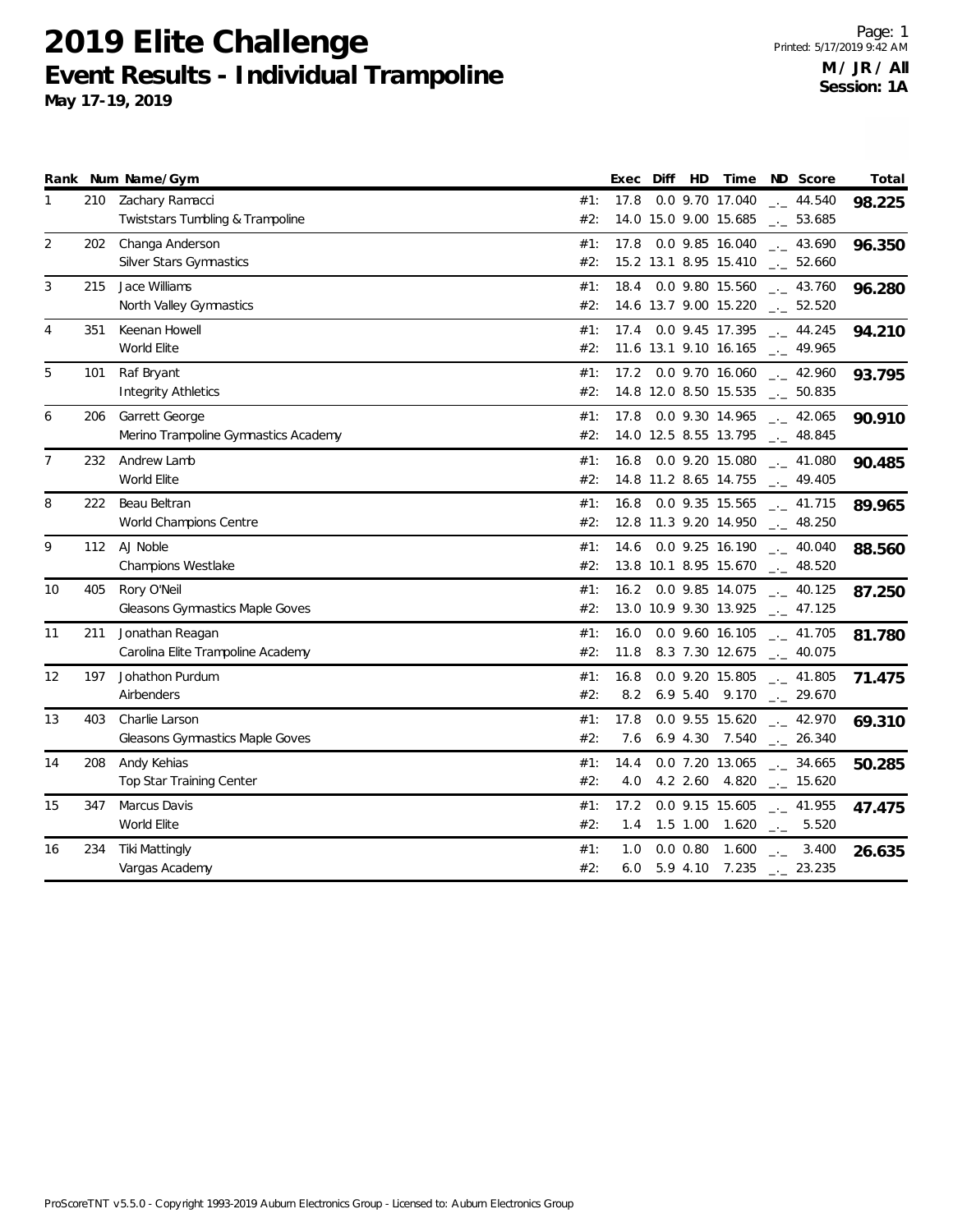**May 17-19, 2019**

|    |     | Rank Num Name/Gym                                        |            | Exec Diff HD |  | Time                                     | ND Score                                                                   | Total  |
|----|-----|----------------------------------------------------------|------------|--------------|--|------------------------------------------|----------------------------------------------------------------------------|--------|
| 1  | 410 | Maia Amano<br>Merino Trampoline Gymnastics Academy       | #1:<br>#2: | 17.4         |  | 0.0 9.40 15.305<br>15.6 13.2 9.45 14.775 | $\frac{1}{2}$ 42.105<br>$\sim$ 53.025                                      | 95.130 |
| 2  | 350 | Mary Gallagher<br>Elite Trampoline Academy               | #1:<br>#2: | 17.8<br>16.6 |  | 0.0 9.40 16.275<br>8.7 8.75 16.020       | $-2$ 43.475<br>$\sim$ 50.070                                               | 93.545 |
| 3  | 235 | Mya Millikin<br>Eagle Gymnastics Academy                 | #1:<br>#2: | 17.8         |  | 15.2 10.4 9.30 14.380                    | 0.0 9.70 14.835 -0.2 42.135<br>$\frac{1}{2}$ 49.280                        | 91.415 |
| 4  | 355 | Ellie Sousa<br>World Elite                               | #1:<br>#2: |              |  | 18.2 0.0 9.65 14.915                     | $\frac{1}{2}$ 42.765<br>13.8 12.1 8.75 13.675 $\qquad$ 48.325              | 91.090 |
| 5  | 349 | Jessica Francis<br>3T1                                   | #1:<br>#2: | 18.0<br>14.0 |  | 0.0 9.65 15.495                          | $\frac{1}{2}$ 43.145<br>9.6 9.15 14.745 $_{\leftarrow}$ 47.495             | 90.640 |
| 6  | 213 | Sophie Stone<br>3T1                                      | #1:<br>#2: | 18.4<br>14.0 |  | 0.0 9.65 14.865<br>9.2 9.15 14.235       | $\frac{1}{2}$ 42.915<br>$-2$ 46.585                                        | 89.500 |
| 7  | 209 | Krista McNary<br>Victoria Gymagic Inc.                   | #1:<br>#2: | 16.2<br>13.6 |  | 0.0 9.75 16.010<br>9.6 8.85 15.400       | $\frac{1}{2}$ 41.960<br>$\sim$ 47.450                                      | 89.410 |
| 8  | 353 | Juliana Okun<br>Elite Trampoline Academy                 | #1:<br>#2: | 17.8<br>15.2 |  | 0.0 9.15 14.935                          | $\frac{1}{2}$ 41.885<br>8.3 9.10 14.845 $_{\leftarrow}$ 47.445             | 89.330 |
| 9  | 352 | Ella Manfre<br>Garden State Trampoline Academy           | #1:<br>#2: | 16.8<br>15.6 |  | 0.0 9.80 15.015<br>8.2 9.30 14.580       | $\frac{1}{2}$ 41.615<br>$\frac{1}{2}$ 47.680                               | 89.295 |
| 10 | 348 | Maleah Domengeaux<br><b>T&amp;T Express</b>              | #1:<br>#2: | 18.0         |  | 0.0 9.80 14.030<br>14.2 10.0 9.10 13.745 | $\frac{1}{2}$ 41.830<br>$-2$ 47.045                                        | 88.875 |
| 11 | 113 | Tarynn Van Natta<br><b>Integrity Athletics</b>           | #1:<br>#2: | 17.0         |  | 0.0 9.45 14.960                          | $\sim$ 41.410<br>14.2 9.7 8.85 14.610 $-$ 47.360                           | 88.770 |
| 12 | 345 | Cecilia Cina<br><b>T&amp;T Express</b>                   | #1:<br>#2: | 17.0         |  | 0.0 9.60 14.840<br>14.6 10.0 8.80 13.730 | $-$ 41.440<br>$-2$ 47.130                                                  | 88.570 |
| 13 | 207 | Andi Holmes<br>North Valley Gymnastics                   | #1:<br>#2: | 17.6<br>13.8 |  | 0.0 9.55 14.770<br>9.8 8.90 14.120       | $-$ 41.920<br>$-2$ 46.620                                                  | 88.540 |
| 14 | 212 | Allie Singer<br>World Elite                              | #1:<br>#2: | 17.2<br>15.2 |  | 0.0 9.00 14.345<br>9.7 9.05 13.905       | $\frac{1}{2}$ 40.545<br>$\frac{1}{2}$ 47.855                               | 88.400 |
| 15 | 346 | Zoe Conklin<br>Giguere Gymnastics Inc.                   | #1:<br>#2: | 15.8         |  | 0.0 9.55 14.755                          | $\sim$ 40.105<br>13.2 10.8 9.20 14.325 ___ 47.525                          | 87.630 |
| 16 | 236 | Aislin Patterson<br>Merino Trampoline Gymnastics Academy | #1:<br>#2: | 16.8         |  | 14.2 9.1 8.80 13.850 $\frac{1}{2}$       | $0.0$ 9.40 14.670 $\ldots$ 40.870<br>45.950                                | 86.820 |
| 17 | 237 | McKenzie Petrich<br>Ultimate Air                         | #1:<br>#2: | 16.2<br>12.2 |  | 0.0 9.00 14.890<br>8.0 8.20 13.170       | $\frac{1}{2}$ 40.090<br>$\frac{1}{2}$ 41.570                               | 81.660 |
| 18 | 175 | Rebecca Kalafatis<br>Twist and Shout                     | #1:<br>#2: | 17.2<br>8.0  |  | 0.0 9.35 15.120<br>6.7 5.30 8.575        | $\frac{1}{2}$ 41.670<br>$\frac{1}{2}$ 28.575                               | 70.245 |
| 19 | 214 | Brooke Warzecha<br>Victoria Gymagic Inc.                 | #1:<br>#2: | 17.2<br>5.8  |  |                                          | 0.0 9.50 16.140 $_{\leftarrow}$ 42.840<br>5.4 3.70 6.365 $\qquad$ 21.265   | 64.105 |
| 20 | 111 | Kailyn Brzozowski<br>Tumble Tech                         | #1:<br>#2: | 15.2<br>5.8  |  |                                          | 0.0 9.60 15.480 $_{\leftarrow}$ 40.280<br>4.6 3.60 6.150 $\qquad$ 20.150   | 60.430 |
| 21 | 316 | Tori Fowler<br>Trevino's Gymnastics                      | #1:<br>#2: | 17.0<br>4.0  |  | 0.0 9.40 14.815<br>2.6 2.35 4.570        | $\frac{1}{2}$ 41.215<br>$\frac{1}{2}$ 13.520                               | 54.735 |
| 22 | 354 | Mikaela Snider<br>Clovis Gymnastics Academy              | #1:<br>#2: | 18.2<br>3.2  |  |                                          | 0.0 9.30 14.810 $_{\leftarrow}$ 42.310<br>2.1 1.70 3.090 $\qquad$ - 10.090 | 52.400 |
| 23 | 233 | Kyla Larson<br>World Elite                               | #1:<br>#2: | 17.6         |  |                                          | 0.0 9.25 13.930 $_{\sim}$ 40.780<br>1.6 1.5 0.90 1.375 $\qquad$ 5.375      | 46.155 |

ProScoreTNT v5.5.0 - Copyright 1993-2019 Auburn Electronics Group - Licensed to: Auburn Electronics Group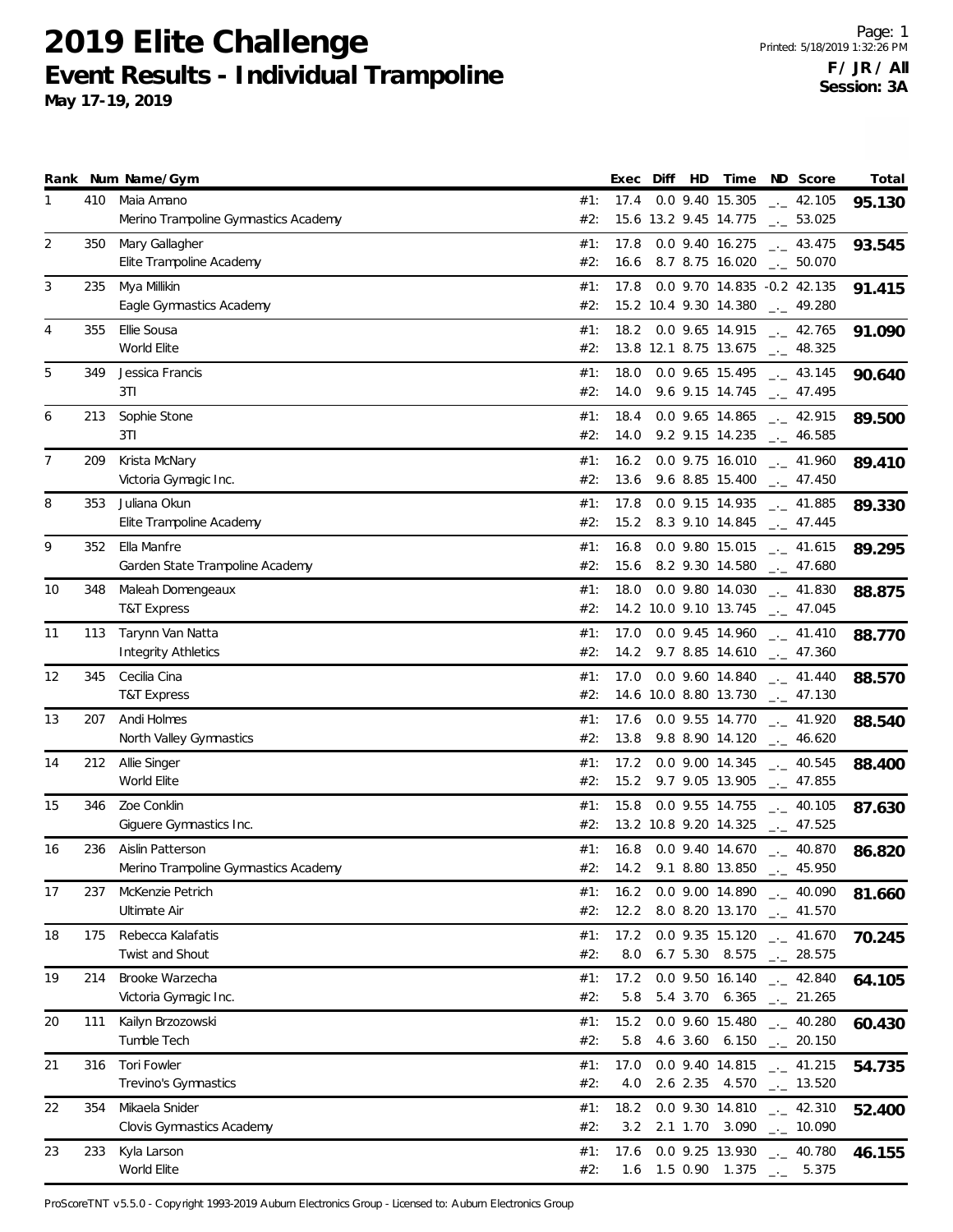|    |     | Rank Num Name/Gym                |  |  | Exec Diff HD Time ND Score            |  | Total                                       |
|----|-----|----------------------------------|--|--|---------------------------------------|--|---------------------------------------------|
| 24 |     | 204 Cammie Cooper                |  |  |                                       |  | $#1:$ 15.8 0.0 9.35 13.465 __ 38.615 43.795 |
|    |     | Tennessee Elite Gymnastics       |  |  | $\#2$ : 1.4 1.5 1.00 1.480 -0.2 5.180 |  |                                             |
| 25 | 315 | Miah Bruns                       |  |  |                                       |  |                                             |
|    |     | Twiststars Tumbling & Trampoline |  |  |                                       |  |                                             |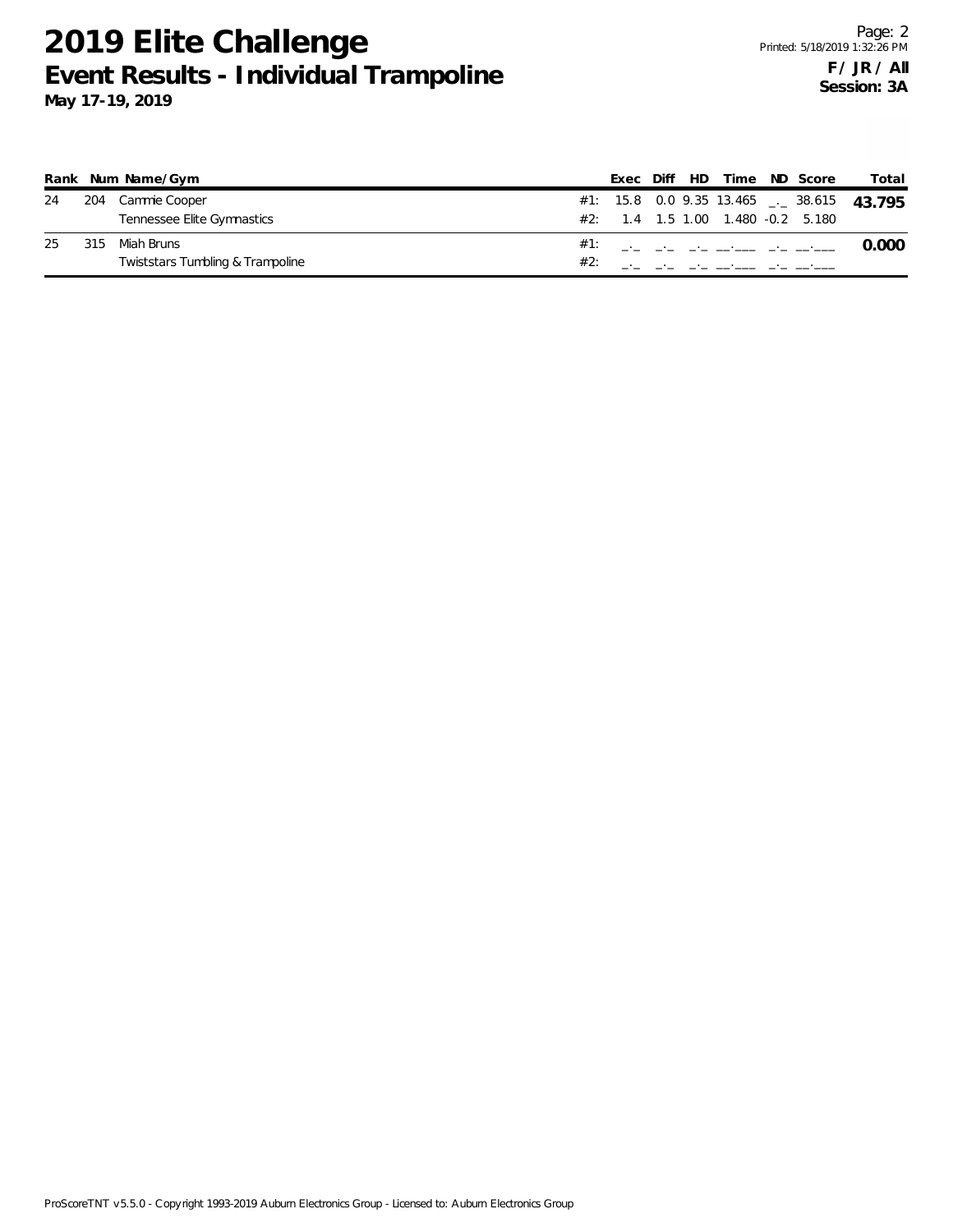**May 17-19, 2019**

|    |     | Rank Num Name/Gym                               |            | Exec        | Diff | HD         | Time                                                   |                    | ND Score                                     | Total                                   |
|----|-----|-------------------------------------------------|------------|-------------|------|------------|--------------------------------------------------------|--------------------|----------------------------------------------|-----------------------------------------|
| 1  | 383 | Jeffrey Gluckstein                              | #1:        | 18.4        |      |            | 5.2 9.20 18.125                                        |                    |                                              | $-2$ 50.925 109.560                     |
|    |     | Elite Trampoline Academy                        | #2:        |             |      |            | 16.6 15.6 9.35 17.085                                  |                    | $-2$ 58.635                                  |                                         |
| 2  | 296 | Ruben Padilla                                   | #1:        | 16.8        |      |            | 6.6 9.35 16.555                                        |                    |                                              | $-2$ 49.305 106.425                     |
|    |     | Wasatch T&T                                     | #2:        |             |      |            | 15.2 16.2 9.65 16.070                                  |                    | $\frac{1}{2}$ 57.120                         |                                         |
| 3  | 378 | <b>Tristan Ackerson</b>                         | #1:        | 17.0        |      |            | 6.0 8.90 17.315                                        |                    |                                              | $-2$ 49.215 105.565                     |
|    |     | <b>MJM Studios</b>                              | #2:        |             |      |            | 15.6 15.0 9.15 16.600                                  |                    | $\sim$ 56.350                                |                                         |
| 4  | 382 | Cody Gesuelli                                   | #1:        | 17.0        |      |            | 5.6 9.25 17.385                                        |                    |                                              | $-2$ 49.235 105.215                     |
|    |     | Merino Trampoline Gymnastics Academy            | #2:        |             |      |            | 14.2 16.2 8.90 16.680                                  |                    | $-2$ 55.980                                  |                                         |
| 5  | 194 | Lourens Willekes                                | #1:        | 15.8        |      |            | 5.6 9.10 16.895                                        |                    |                                              | $-2$ 47.395 102.755                     |
|    |     | Gymnastics Central                              | #2:        |             |      |            | 14.4 15.4 9.00 16.560 $\qquad$ 55.360                  |                    |                                              |                                         |
| 6  | 394 | Nico Verderosa                                  | #1:        | 18.6        |      |            | 4.6 9.25 16.440                                        |                    |                                              | $-1$ 48.890 101.095                     |
|    |     | Elite Trampoline Academy                        | #2:        |             |      |            | 14.0 13.7 8.55 15.955                                  |                    | $\frac{1}{2}$ 52.205                         |                                         |
| 7  | 385 | Joey Isenberg                                   | #1:        |             |      |            |                                                        |                    |                                              | 16.2 4.8 9.05 17.365 $-$ 47.415 100.930 |
|    |     | Elite Trampoline Academy                        | #2:        |             |      |            | 14.8 14.0 8.70 16.015 $\qquad$ 53.515                  |                    |                                              |                                         |
| 8  | 294 | <b>Trevor Harder</b>                            | #1:        | 15.0        |      |            | $5.9$ 8.70 16.365 $-$ 45.965                           |                    |                                              | 99.075                                  |
|    |     | Carolina Elite Trampoline Academy               | #2:        |             |      |            | 13.8 14.2 8.75 16.360 $\qquad$ 53.110                  |                    |                                              |                                         |
| 9  | 146 | Joshua Rasoul                                   | #1:        | 14.6        |      |            | 5.6 9.40 16.145                                        |                    | $\frac{1}{2}$ 45.745                         |                                         |
|    |     | So Cal TTC                                      | #2:        |             |      |            | 14.0 12.9 9.10 15.830                                  |                    | $\sim$ 51.830                                | 97.575                                  |
| 10 | 144 | Nick Francken                                   | #1:        |             |      |            | 16.2 5.5 9.50 16.125 0.0 47.325                        |                    |                                              |                                         |
|    |     | Tornado Sport Club                              | #2:        |             |      |            | 14.0 11.9 8.35 14.960 $\frac{1}{2}$ 49.210             |                    |                                              | 96.535                                  |
| 11 | 189 | Davy Ford                                       | #1:        |             |      |            | 13.2 4.8 9.20 17.610                                   |                    | $_{\leftarrow}$ 44.810                       |                                         |
|    |     | Airborne Gymnastics and Dance                   | #2:        |             |      |            | 10.6 13.9 9.30 16.885 $\qquad$ 50.685                  |                    |                                              | 95.495                                  |
| 12 | 291 | Jeremy Cooper                                   | #1:        | 11.6        |      |            | 5.2 9.00 14.850                                        |                    |                                              |                                         |
|    |     | National Gymnastics Training Center             | #2:        |             |      |            | 12.0 14.2 9.20 14.815                                  |                    | $\frac{1}{2}$ 40.650<br>$\sim$ 50.215        | 90.865                                  |
| 13 | 391 | Aliaksei Shostak                                | #1:        | 9.6         |      |            | 0.0 4.65 9.380                                         |                    |                                              |                                         |
|    |     | <b>T&amp;T Express</b>                          | #2:        |             |      |            | 16.6 15.8 9.25 17.060                                  |                    | $\frac{1}{2}$ 23.630<br>$\frac{1}{2}$ 58.710 | 82.340                                  |
|    |     | Simon Smith                                     |            |             |      |            |                                                        |                    |                                              |                                         |
| 14 | 147 | High Altitude                                   | #1:<br>#2: | 14.2<br>8.6 |      |            | 5.4 8.40 16.570<br>7.8 5.30 9.730 $\frac{1}{2}$ 31.430 |                    | $-2$ 44.570                                  | 76.000                                  |
|    |     |                                                 |            |             |      |            |                                                        |                    |                                              |                                         |
| 15 | 396 | Andrew Wise<br><b>T&amp;T Express</b>           | #1:<br>#2: | 16.8<br>7.8 |      |            | $5.0$ 8.80 16.155 $\_ 46.755$<br>7.0 4.40 7.875        |                    | $\frac{1}{2}$ 27.075                         | 73.830                                  |
|    |     |                                                 |            |             |      |            |                                                        |                    |                                              |                                         |
| 16 | 193 | Elijah Vogel                                    | #1:<br>#2: | 16.8        |      |            | 5.2 9.25 17.065 0.0 48.315<br>5.2 6.7 3.50 6.520       |                    | 21.920                                       | 70.235                                  |
|    |     | Airborne Gymnastics and Dance                   |            |             |      |            |                                                        |                    |                                              |                                         |
| 17 | 390 | <b>Isaac Rowley</b><br>Eagle Gymnastics Academy | #1:<br>#2: | 17.2<br>1.6 |      |            | 5.6 9.15 17.420 $\_\_$ 49.370<br>2.0 0.80 1.750        |                    |                                              | 55.520                                  |
|    |     |                                                 |            |             |      |            |                                                        | $\mathbb{R}^{n-1}$ | 6.150                                        |                                         |
| 18 | 295 | Noah Orr                                        | #1:        | 1.6         |      |            | 1.3 0.80 1.660 -0.2 5.160                              |                    |                                              | 54.865                                  |
|    |     | Air Sports                                      | #2:        |             |      |            | 12.6 14.1 7.70 15.305 __ 49.705                        |                    |                                              |                                         |
| 19 | 292 | Joshua Cooper                                   | #1:        | 14.0        |      |            | 5.0 8.90 15.360 $\frac{1}{2}$ 43.260                   |                    |                                              | 53.930                                  |
|    |     | National Gymnastics Training Center             | #2:        | 2.4         |      |            | 3.4 1.60 3.270 $\qquad$ 10.670                         |                    |                                              |                                         |
| 20 | 380 | Paul Bretscher                                  | #1:        | 7.2         |      | 0.03.40    |                                                        |                    | $7.335$ $_{--}$ 17.935                       | 41.000                                  |
|    |     | Merino Trampoline Gymnastics Academy            | #2:        | 5.6         |      | 7.1 3.65   |                                                        |                    | 6.715 $\qquad \qquad -23.065$                |                                         |
| 21 | 298 | <b>Weston Sitz</b>                              | #1:        | 1.4         |      | $1.5$ 1.00 | 1.680                                                  | $\mathbb{R}^{n}$   | 5.580                                        | 31.780                                  |
|    |     | Eagle Gymnastics Academy                        | #2:        | 6.8         |      | 7.2 4.40   | 7.800                                                  |                    | $-26.200$                                    |                                         |